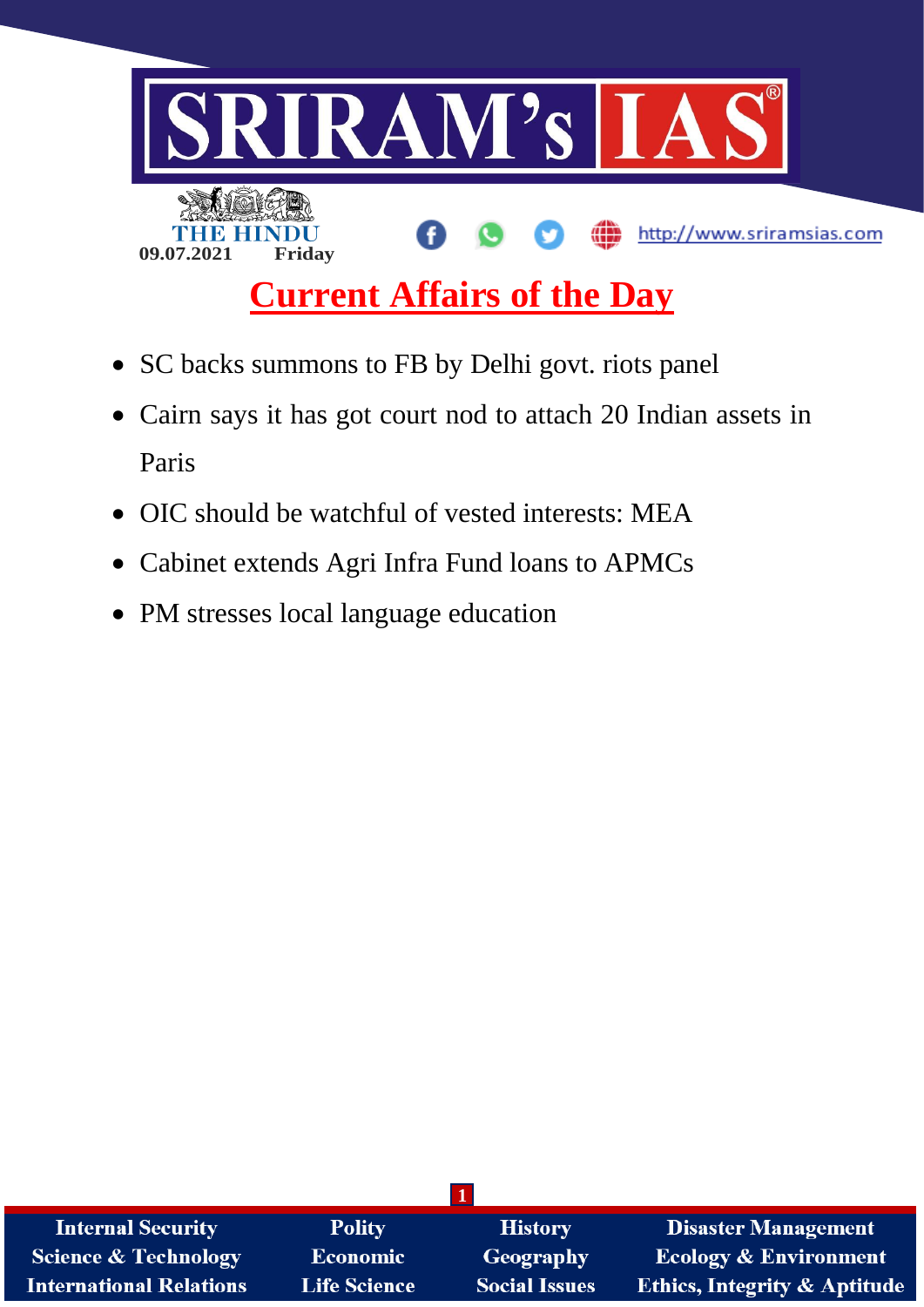

Social media can influence vast sections, says order.

## **Highlights:**

- 1. The Supreme Court upheld the authority of Delhi Assembly's Peace and Harmony Committee to summon Facebook India's senior official Ajit Mohan in connection with the February 2020 communal violence, saying the Capital can ill-afford another riot, and the role of Facebook "must be looked into" in this context.
- 2. "It is difficult to accept the simplistic approach adopted by Facebook that it is merely a platform posting third-party information and has no role in generating, controlling or modulating that information," the court said.
- 3. The 188-page judgment referred to how Facebook itself claimed to be the most popular social media platform in India, with 270 million registered users.
- 4. Social media platforms such as Facebook have become "power centres" with the ability to influence vast sections of public opinions, the court noted.
- 5. These platforms are by no means altruistic in character. They employ business models that can be highly privacy-intrusive. It compared Facebook to a "masscirculation media" with no or little editorial responsibility.

### **No exceptional privilege:**

- 1. "Facebook has acknowledged in their reply that they removed 22.5 million pieces of hate speech content in the second quarter of 2020 itself," Justice Kaul, who authored the judgment, observed.
- 2. Facebook cannot claim any "exceptional privilege" to abstain from appearing before the Peace and Harmony Committee. The court termed Mr Mohan's appeal "premature", saying no coercive action was taken or intended.

#### **FB cannot duck onus on content: SC**

'Though it enabled free speech, it has also become a platform for disruptive voices'

1. In a stinging judgment, the Supreme Court said giant social media platforms such as Facebook, whose active users account for over one-third of the global

| <b>Internal Security</b>        | <b>Polity</b>       | <b>History</b>       | <b>Disaster Management</b>              |  |
|---------------------------------|---------------------|----------------------|-----------------------------------------|--|
| <b>Science &amp; Technology</b> | <b>Economic</b>     | Geography            | <b>Ecology &amp; Environment</b>        |  |
| <b>International Relations</b>  | <b>Life Science</b> | <b>Social Issues</b> | <b>Ethics, Integrity &amp; Aptitude</b> |  |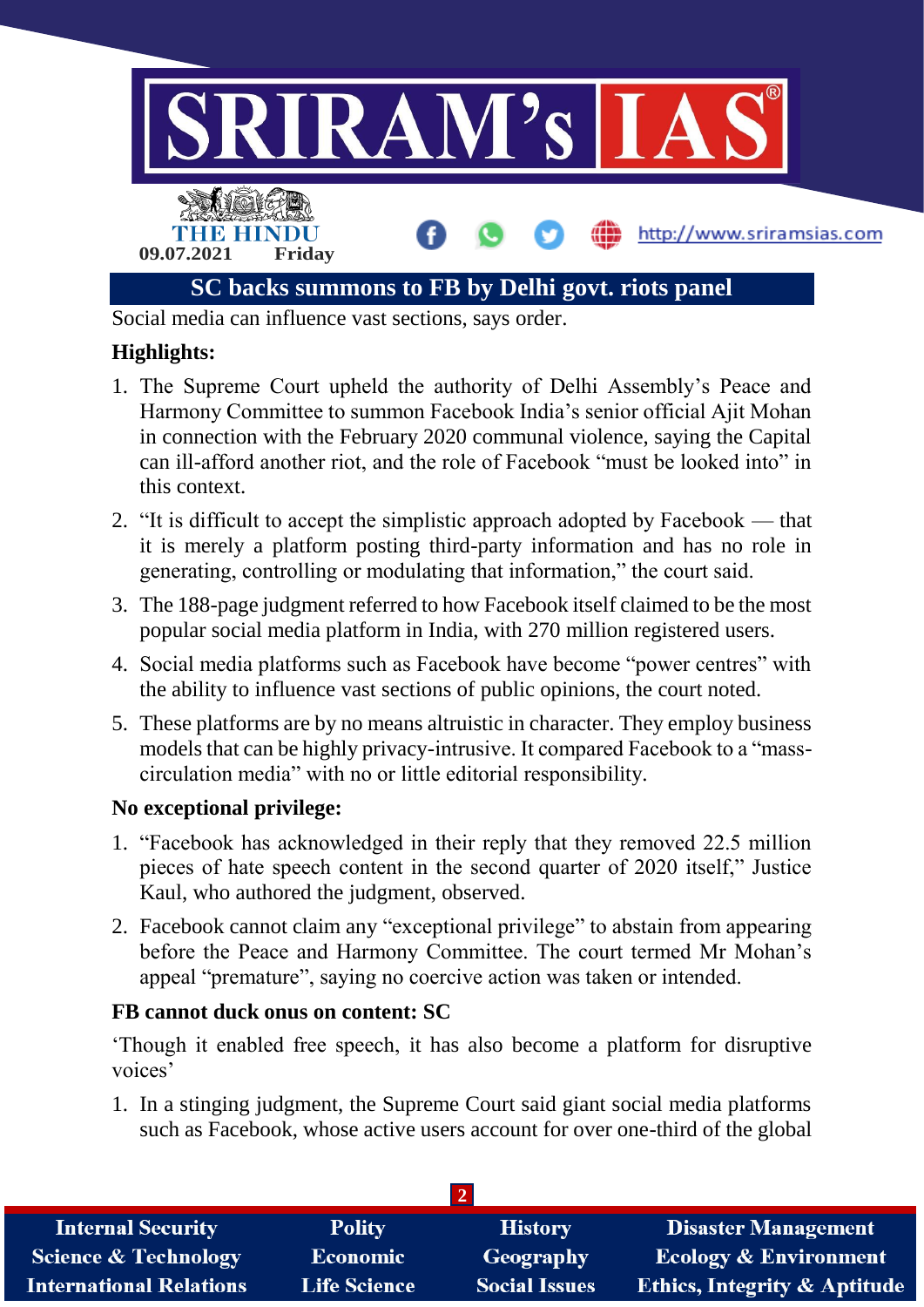

population, cannot evade responsibility by "simplistically" claiming they had no power over the third-party information they display.

- 2. The sheer population of our country makes it an important destination for Facebook. We are possibly more diverse than the whole of Europe in local culture, food, clothing, language, religion, traditions and yet have a history of what has now commonly been called 'unity in diversity.
- 3. This cannot be disrupted at any cost or under any professed freedom by a giant like Facebook claiming ignorance or lack of any pivotal role, the court said.
- 4. The court said social media entities like Facebook have to remain accountable to those who entrust them with their vast powers. The power and potentiality of the social media intermediaries run across borders.
- 5. They are multinational corporations with large wealth and influence at their command. Their influence extends over many populations. But this power must necessarily come with responsibility, the court underscored.

While admittedly Facebook has played a crucial role in enabling free speech by providing a voice to the voiceless, it has also simultaneously become a platform for disruptive messages, voices, and ideologies, the court said.

# **Cairn says it has got court nod to attach 20 Indian assets in Paris**

The Cairn Energy dispute with India over the settlement of a \$1.2 billion award from The Hague took a dramatic turn, with the company saying it had secured a French court order allowing it to freeze at least 20 Indian properties in central Paris.

### **Highlights:**

The Government of India, however, denied all knowledge of the latest order. It said it had filed an appeal against the tribunal decision of the Permanent Court at The Hague delivered in December 2020.

### **Legal remedies**

1. "Government is trying to ascertain the facts, and whenever such an order is received, appropriate legal remedies will be taken, in consultation with its counsels, to protect the interests of India," a Union Finance Ministry statement

| <b>Internal Security</b>        | <b>Polity</b>       | <b>History</b>       | <b>Disaster Management</b>              |
|---------------------------------|---------------------|----------------------|-----------------------------------------|
| <b>Science &amp; Technology</b> | <b>Economic</b>     | Geography            | <b>Ecology &amp; Environment</b>        |
| <b>International Relations</b>  | <b>Life Science</b> | <b>Social Issues</b> | <b>Ethics, Integrity &amp; Aptitude</b> |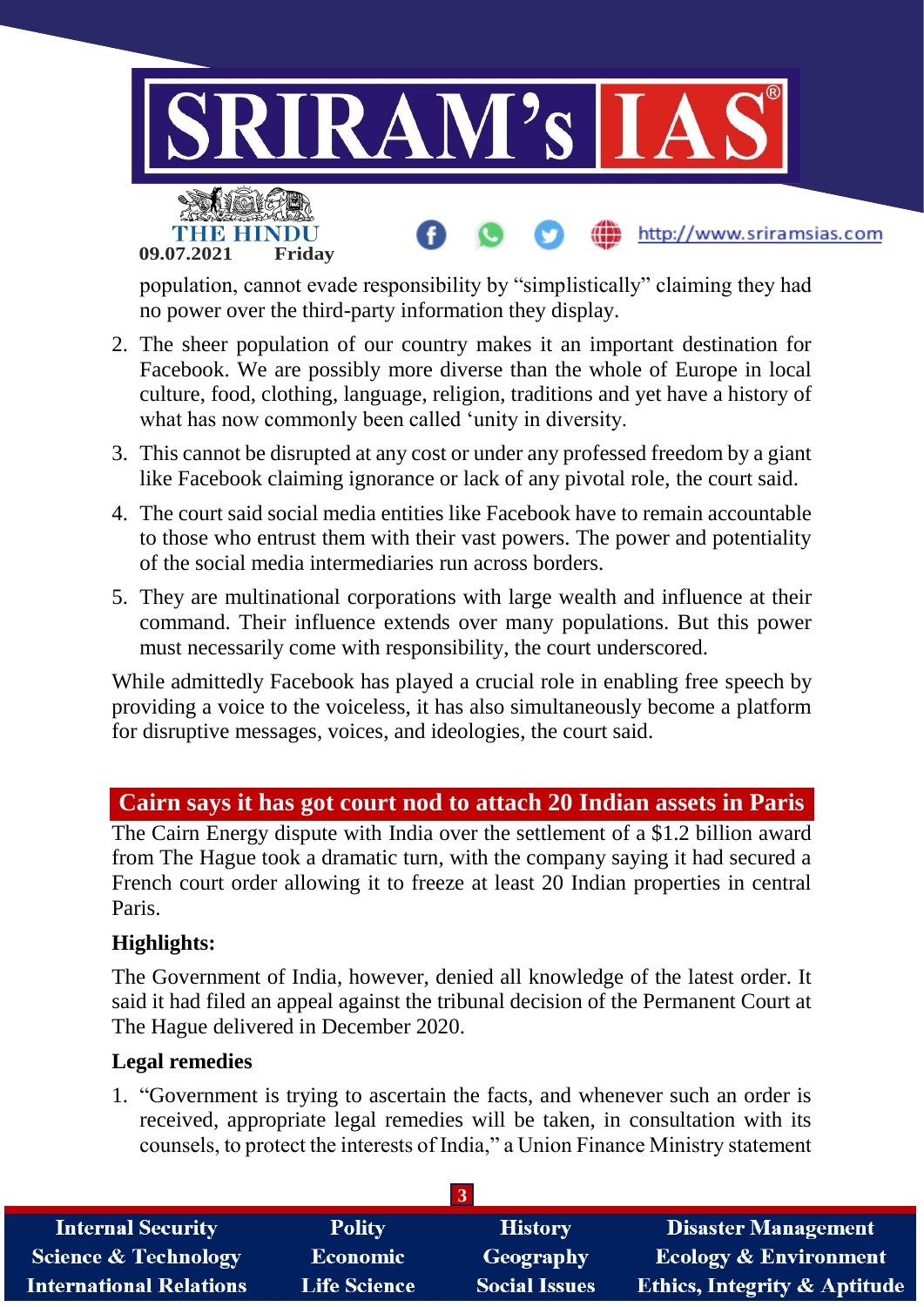

said, stressing that no notice, order or communication had been received by the government from any French court.

#### **Amicable settlement**

- 1. "Our strong preference remains an agreed, amicable settlement with the Government of India to draw this matter to a close, and to that end, we have submitted a detailed series of proposals to them since February this year," the Cairn spokesperson said.
- 2. "However, in the absence of such a settlement, Cairn must take all necessary legal actions to protect the interests of its international shareholders," the spokesperson added in a statement.
- 3. According to sources, the award by the Tribunal judiciaire de Paris was the "necessary preparatory step" to taking ownership of the properties and ensuring all proceeds from the sale of the properties would be accrued to Cairn Energy PLC as part of its efforts to enforce the award from The Hague in favour of Cairn.
- 4. While the Paris properties are estimated to yield about \$23 million, Cairn sources had told The Hindu that they have identified assets worth about \$70 billion in several jurisdictions that they could potentially attach through court orders.
- 5. Cairn lawyers have registered The Hague award in courts in at least 10 jurisdictions including the U.S., the U.K., Netherlands, Canada, France, Singapore, Japan, the UAE and even the Cayman Islands.

#### **In New York court**

- 1. In June, Cairn lawyers approached the court in the Southern District of New York, making the plea that Air India should be made liable for the outstanding settlement, and stating that other state-owned corporations could be targeted as well.
- 2. Last month, some foreign investors in Devas Multimedia filed a similar plea in the same court, seeking to declare Air India as the Indian government's "alter ego" and recover a \$160 million compensation awarded to the firm after an international arbitration over its scrapped deal with ISRO's commercial arm, Antrix Corporation.

| <b>Internal Security</b>        | <b>Polity</b>       | <b>History</b>       | <b>Disaster Management</b>              |  |
|---------------------------------|---------------------|----------------------|-----------------------------------------|--|
| <b>Science &amp; Technology</b> | Economic            | Geography            | <b>Ecology &amp; Environment</b>        |  |
| <b>International Relations</b>  | <b>Life Science</b> | <b>Social Issues</b> | <b>Ethics, Integrity &amp; Aptitude</b> |  |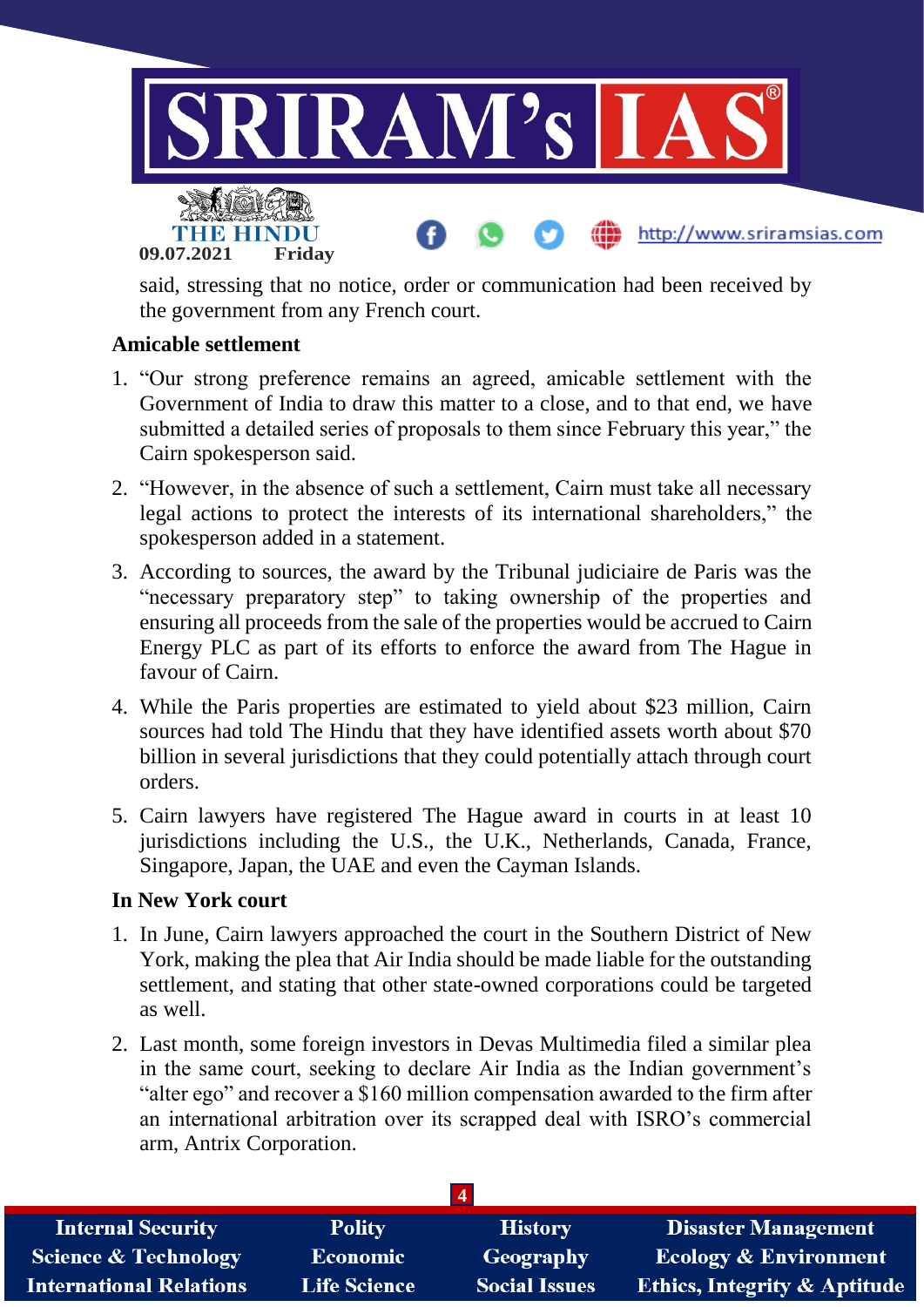

- 3. The government has until next week to file its challenge to the Cairn Energy plea in the New York court. Even as the tax dispute has snowballed into a tussle in international courts, both the Indian government and Cairn Energy said they were open to continuing talks over the issue.
- 4. "Government has already filed an application on March 22, 2021 to set aside the December 2020 international arbitral award in The Hague Court of Appeal. Government of India will vigorously defend its case in Set Aside proceedings at The Hague," the Finance Ministry asserted on Thursday.

In December, the three-member tribunal in the Permanent Court of Arbitration at The Hague ruled unanimously against the retrospective tax levied by India on Cairn in 2015. It ruled that the tax fell afoul of the bilateral investment pact between India and the U.K.

### **OIC should be watchful of vested interests: MEA**

#### **Highlights:**

- 1. The Organisation of Islamic Cooperation (OIC) should not allow itself be "subverted" by Pakistan, which may prompt it to interfere in India's internal affairs.
- 2. Indian Ambassador conveyed the need to correct some of the misperceptions about India that are perpetrated by vested interests in the OIC. Further, the OIC should be watchful that their platform is not subverted by these vested interests for comments on internal affairs of India or for anti-India propaganda through biased and one-sided resolutions.
- 3. The discussion between the two sides comes in the context of the reported back-channel talks between India and Pakistan that are being assisted by the UAE.
- 4. The OIC had stated that the meeting between Dr Sayeed (Indian Ambassador to Saudi) and Dr Al-Othaimeen (OIC representative) reviewed a number of issues concerning the situation of Muslims in India, along with the Jammu and Kashmir dispute, and relevant UN and OIC resolutions opposing any unilateral actions on the issue.

| <b>Internal Security</b>        | <b>Polity</b>       | <b>History</b>       | <b>Disaster Management</b>              |  |
|---------------------------------|---------------------|----------------------|-----------------------------------------|--|
| <b>Science &amp; Technology</b> | <b>Economic</b>     | Geography            | <b>Ecology &amp; Environment</b>        |  |
| <b>International Relations</b>  | <b>Life Science</b> | <b>Social Issues</b> | <b>Ethics, Integrity &amp; Aptitude</b> |  |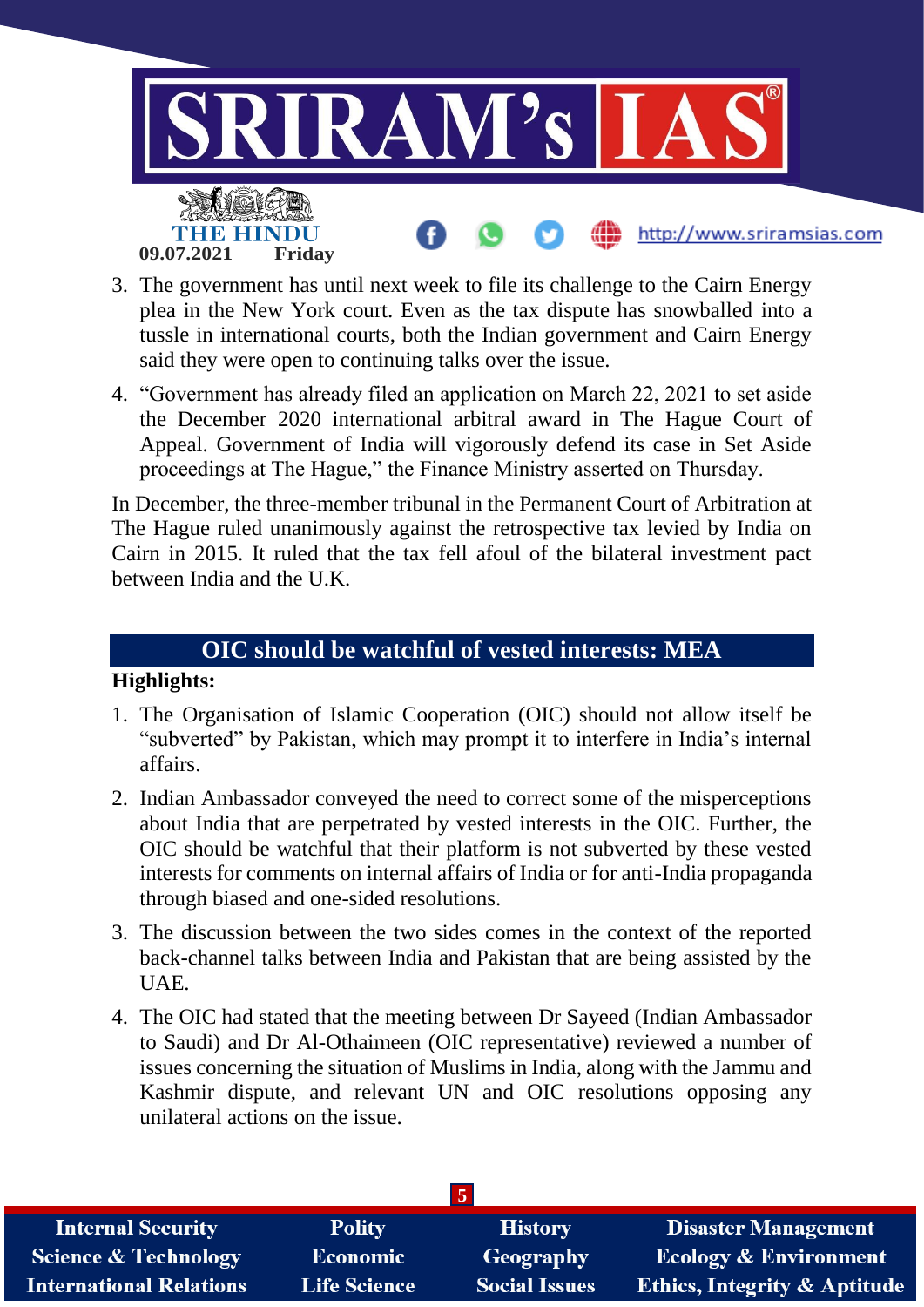

- 1. The Centre has decided to allow state-run market yards to access financing facilities through its Agricultural Infrastructure Fund to calm the fears of protesting farmers that such market yards are being weakened.
- 2. On Friday, at its first meeting after the reshuffle, the Union Cabinet decided to extend the Central Sector Scheme of financing facility under the Agriculture Infrastructure Fund to State agencies and Agricultural Produce Marketing Committees (APMCs), as well as federations of cooperative organisations, Farmers Producers Organizations and self-help groups, according to an official statement
- 3. They will now be eligible for interest subvention for loans up to ₹2 crores, with APMCs allowed to access separate loans for different kinds of infrastructure projects to build cold storage, silos, sorting, grading and assaying units in their market yards.

### **Multiplier effect**

- 1. The period of the financial facility has been extended by two additional years up to 2025-26, while the overall period of the scheme has been extended to 2032-33.
- 2. The modifications in the Scheme will help to achieve a multiplier effect in generating investments while ensuring that the benefits reach small and marginal farmers.
- 3. The APMC markets are set up to provide market linkages and create an ecosystem of post-harvest public infrastructure open to all farmers.
- 4. Agriculture Minister said this was proof that "APMC will not end". The Central government was committed to making APMC more powerful and useful for farmers, he said.
- 5. Thousands of protesting farmers have been calling for a repeal of three farm reform laws passed by Parliament last year.

| <b>Internal Security</b>        | <b>Polity</b>       | <b>History</b>       | <b>Disaster Management</b>              |  |
|---------------------------------|---------------------|----------------------|-----------------------------------------|--|
| <b>Science &amp; Technology</b> | Economic            | Geography            | <b>Ecology &amp; Environment</b>        |  |
| <b>International Relations</b>  | <b>Life Science</b> | <b>Social Issues</b> | <b>Ethics, Integrity &amp; Aptitude</b> |  |